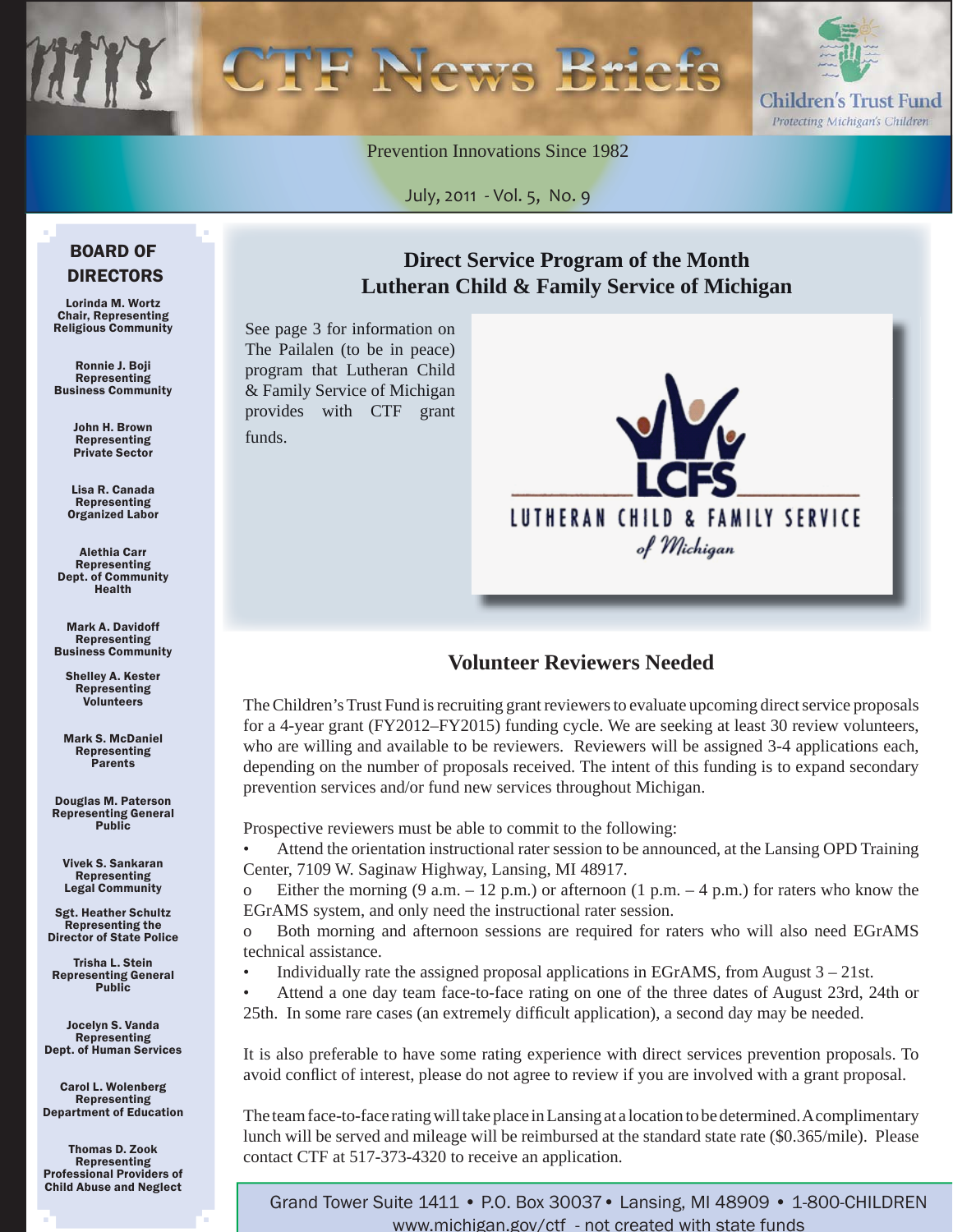# **Direct Services**

Ongoing thanks and appreciation for your commitment to Michigan's communities!

Tip for this month: The best inheritance a parent can give his children is a few minutes of his time each day. --O. A. Battista

#### **Year-end Grant Payments Schedule Notifi cation**

Watch your email for this Year-End Letter. The Department of Human Services Contract Payments Unit has issued the following timelines for Prior and Current Year Bills to meet their FY 2011 year-end deadlines.

a) Submit FY11 current year bills (October thru June quarters) by July 20, 2011

b) Submit July - September 2011 bill estimates by September 16, 2011 for establishing their year-End Accounts Payable.

We anticipate that timely submission of bills will also help reduce overestimation and/or underestimation of September bills, as previously experienced.

A follow-up memo addressing Year-End Close directions will be sent in July as soon as a firm Year-End Close Out schedule is identified.

If you have any questions, please call Sylvia Brown Jones, Direct Services Coordinator, at (517) 241-7792.

#### **Progress Reports**

The third quarterly reports (Financial Status Report, Program Register, and Work Plan) will be due on July 20, 2011. Please stay mindful of the Year-End Grant Payment Schedule listed above, and contact Sylvia Brown Jones (brown-joness@ michigan.gov , 517-241-7792) for assistance, or if there are questions.

#### Direct Service Workgroup

The next DS Workgroup teleconference will be scheduled for August 18th, from 1:00 pm – 2:30 pm (On vacation from Aug 4th – 15th). A reminder will go out at the beginning of August, before I go on vacation.



#### **Minor League Baseball Tickets Available**

The Michigan Children's Trust Fund has been working with ECIC on their efforts to protect children through the Michigan Sandbox Party and we have access to tickets to some future Sandbox in the Sandlot events!

We have tickets to either the Lansing Lugnuts on Sunday, July 24 @ 2:05 p.m. and/or the West Michigan Whitecaps on Monday, July 25 @ 7:00 p.m. Please contact the CTF office as soon as possible at 517-373-4320 if you are interested in any tickets.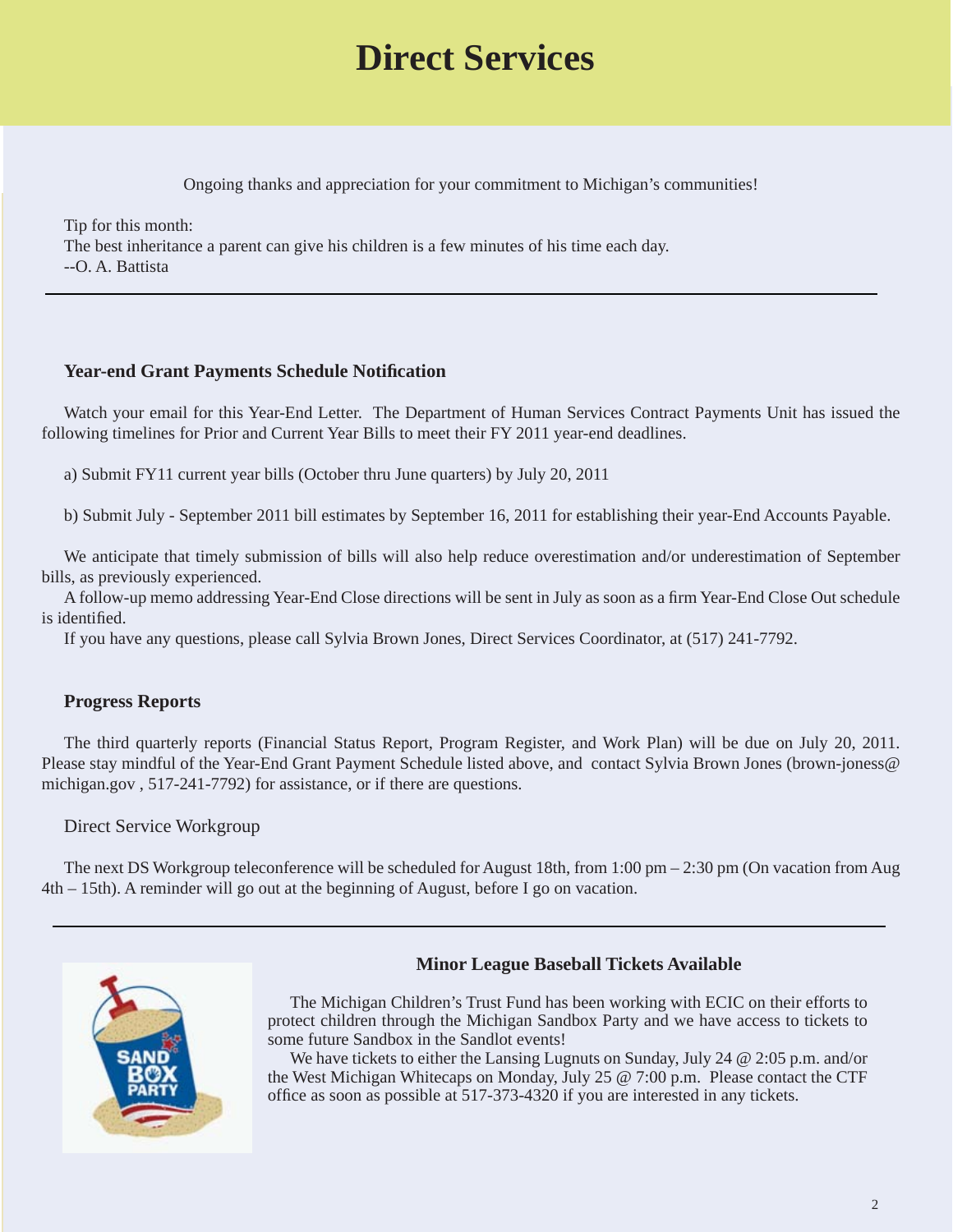# **Direct Service Program of the Month**

# *Lutheran Child & Family Service of Michigan*



 The Pailalen (to be in peace) program began as a dream in 2007 to offer parents information to better understand their children's needs, skills to manage children's behavior, and opportunity to develop community support and enhance the family's well-being and interaction/access with community resources/services. Lutheran Child & Family Service had a particular desire to bring culturally competent programming to the rapidly growing Latino population in Kent County. The CTF Direct Services grant in 2008, along with a number of other individual gifts, allowed the realization of this dream. The stability of the CTF funding allowed the time for LCFS staff to develop additional funding

sources, and the program has been very well received in the community.

The program curriculum is held within the community over twelve to thirteen weeks (including Orientation and Graduation). Each class is three hours in length, and includes childcare and a meal/snack. Coordination occurs within the community to resolve transportation challenges, and to develop incentives for participation to encourage strong engagement in the program.

In the last year, 264 adults participated in the parenting program. These adults represent 609 children. Pailalen staff track a number of outcomes primarily through a pre and post test parents complete at the beginning and end of the program. Pailalen staff is pleased to share several highlights from the past year.

Parents pre-post test results reveal:

- 20% decrease in use of physical discipline.
- 23% increase in involvement in community activity.
- 10% increase in ability to manage parental anger.
- 13% increase in confidence handling child fighting/destructive behavior.
- 16% increase in parental ability to make plans and achieve personal goals.
- 24% increase in helping children avoid violence and stay out of gangs.
- 15% increase in helping children avoid using or dealing drugs.

The following is one of many success stories LCFS has been privileged to hear:

During a recent class, one of the parents, a father, shared that he was enjoying the class. He shared that he was a parent who resorted to spanking as his first line of defense for discipline. Since enrolling in the class he has chosen to implement the other parenting tools that we have discussed, i.e. clear instructions, role modeling, special time. He noted that he has not felt the need to spank and that his daughter has noticed a difference as well. He feels that his relationship with his daughter is improving and stated that his daughter wants to be with him more and is more affectionate towards him since he has stopped spanking. His comments to the class were, "This curriculum works if you do the homework. It is not easy, but it is worth it."

*For More Information Contact:*

#### **Steve Zwart Lutheran Child & Family Service of Michigan**

1715 Sutherland Drive Kentwood, MI 49508 PH: 616.281.4601 Email: szwart@lcfsmi.org Web: www.lcfsmi.org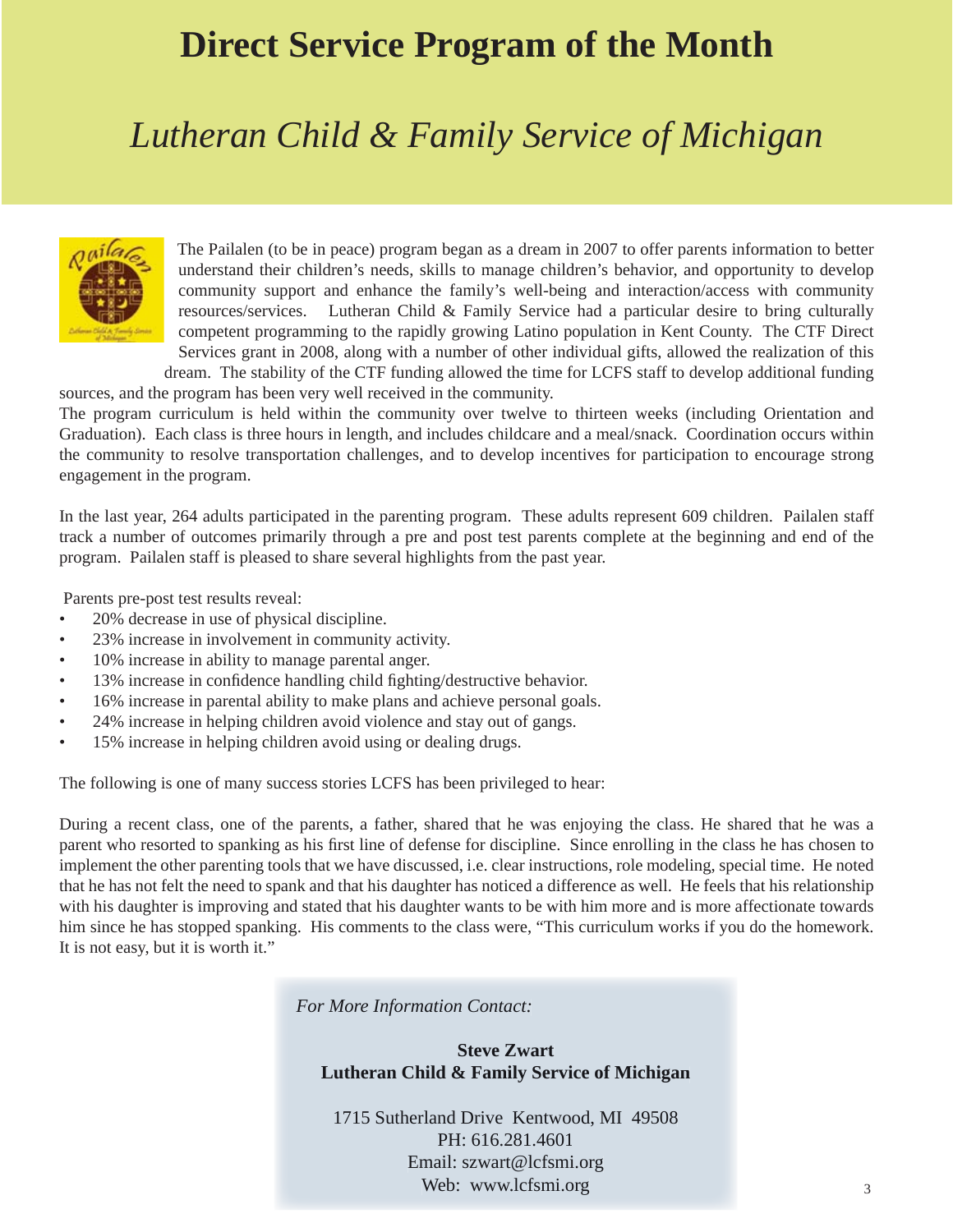### **Tier III Project is Now an All-Tier Project**

This year the Tier III Local Councils have been engaged in a project to create a social media toolkit, which when completed, will be placed in the CTF Local Council Library on the CTF website. At the June 6, 2011 meeting the group decided that this endeavor would be better served if all Local Councils had the opportunity to participate in this dynamic project. They believe that additional diverse perspectives will enhance the quality of the final results. The end products will add a plethora of knowledge related to social media. Documentation currently being developed includes:

- A list of social media outlets, including their strengths, limitations, related costs, tech assistance availability, accessibility, related websites and user commentary.
- A list of Evidence Informed/Evidence Based prevention programming.
- A document addressing approaches to take when interacting with mass media.

The next 90 minute meeting is scheduled for Monday August 1, 2011 at 1pm. To register for the Webinar portion of the meeting go to the following link, https://www3.gotomeeting.com/register/249116046 . The audio portion of the meeting will be 877-336-1828, access code 8088351.

### **Regional Meetings**

The second year of the new regional meeting format began with 2 sessions in June. The state's Local Councils are currently divided into 7 regions. The two June meetings were in the southeast region (hosted by the Oakland County Local Council) and the southwest region (hosted by the Kalamazoo County Local Council). Special thanks go to Miriana Milo (Care House of Oakland County) and Karen Hayter (Kalamazoo CAN Council) for hosting at their respective locations. The feedback from those meetings was very positive and councils stated that the information gained from CTF, and perhaps more importantly from each other, will be helpful to their respective Local Councils in the future.

Additional meetings are arranged throughout the summer in Grand Rapids, Saginaw, Gaylord, Newberry and Marquette. These engaging sessions are affording regional partners, to share and gain support from each other. This year's agenda topics include; a council sharing segment, the development of needs assessments, experiencing a mini peer sharing (review) pilot and advancing quality in programming.

Please contact Emily (wachsbergere@michigan.gov) with any questions about the remaining 5 meetings. The meetings take place from 9am – 4pm. Lunch and snacks are provided by CTF. See below for further information about the remaining 5 meetings.

- West Thursday, July 14th, Kent County Local Council, 678 Front Ave. NW #210, Grand Rapids, MI, 49504
- East Wednesday, August 3rd,Mid-Michigan Children's Museum 315 W. Genesee Ave Saginaw, MI 48602
- Northern Lower Peninsula, Wednesday, August 10th, BJ's Banquet Meeting Rooms, 990 N. Center St, Gaylord, MI, 49735
- Eastern Upper Peninsula Tuesday, September 13th, Village Inn of Newberry, 7552 M-123, Newberry, MI, 49868
- Western Upper Peninsula, Wednesday, September 14th, Conference RESA, Rm. C, 321 East Ohio Street, Marquette, MI 49855



### **Mackinac County Honors**

### **Local Council Board Member**

Congratulations to Mary Swiderski for being named Mackinac County's Child Advocate of the Year! The recognition program was organized by Mackinac County prosecutor Fred Feleppa in recognition of National Child Abuse Prevention Month. Mary has worked over 25 years for Michigan State University Extension where she is currently a nutrition educator. She is also a board member of the Mackinac County Child Protection Roundtable and held the position of Roundtable Coordinator for over 2 years. Mary is passionate about working with children and families and is actively involved in organizing community events and programs. She chose the Roundtable as the beneficiary of a charitable donation that came with the award.

Taken from The Roundtable Newsletter June/July/August, 2011 [which is available online at http://www.](www.michigan.gov/documents/ctf/June_July_August2011_RT_Newsletter_356020_7.pdf) michigan.gov/documents/ctf/June\_July\_ August2011\_RT\_Newsletter\_356020\_7.p  $df$  4